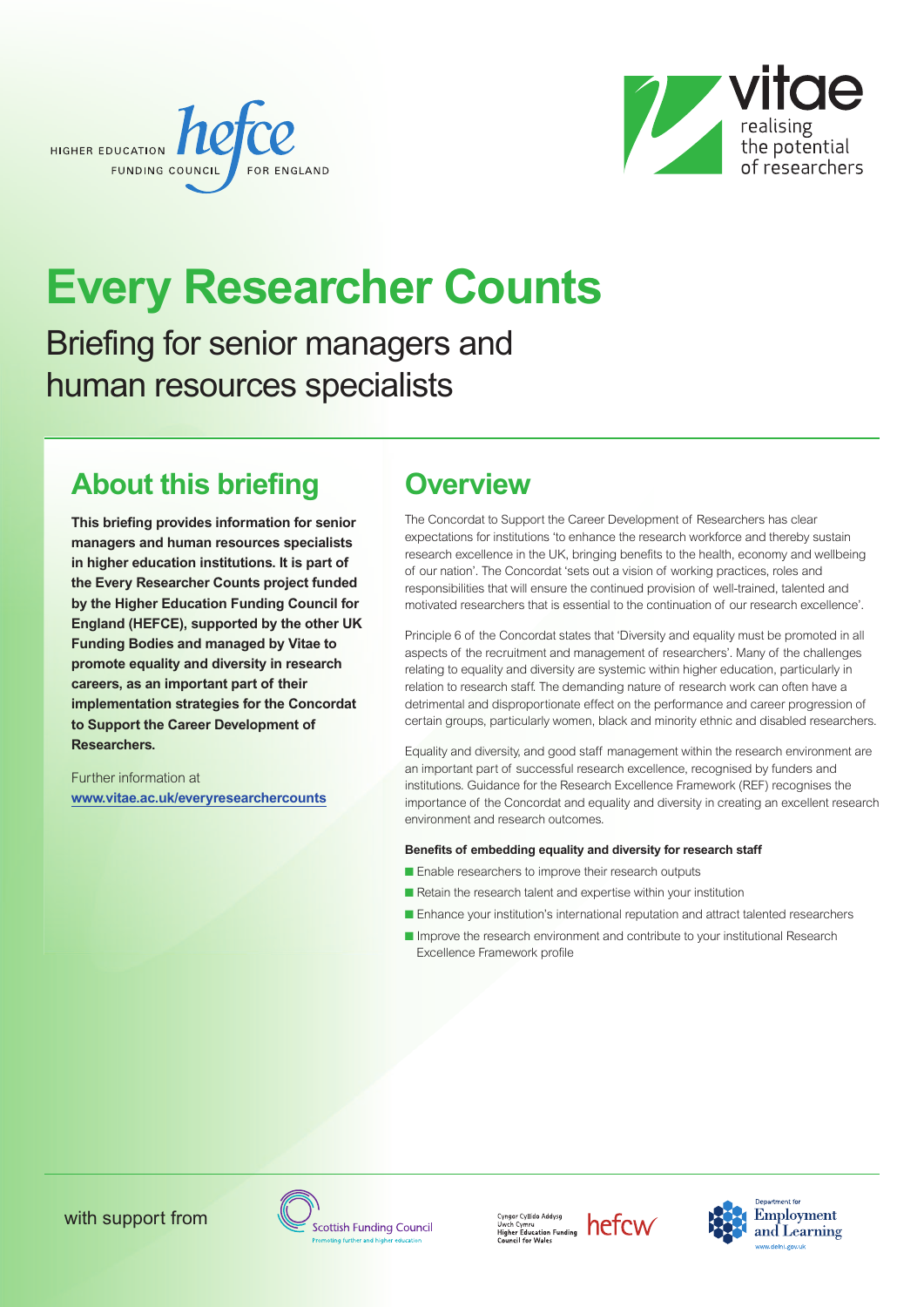### **Policies, implementation and review**

Every researcher counts in achieving research excellence. The Research Excellence Framework, the Concordat to Support the Career Development of Researchers and the Vitae Researcher Development Framework all highlight the importance of equality and diversity for research staff. To achieve this, institutions need to take a holistic approach to creating policies and championing them throughout the institution. Institutions can make good use of UK and institutional surveys and data to review the research workforce and address any underlying issues. The challenging but important task is to drive the implementation of these policies to ensure they are embedded throughout research practice.

#### **Areas to consider**

- Ensure that institutional policies or statements relating to research staff meet the requirements of the Equality Act 2010
- Consider what your policies mean in practice for research staff with protected characteristics
- Provide opportunities for principal investigators and research staff to be involved in influencing the policies and activity relating to equality and diversity
- **■** Ensure the equality and diversity aspects of policies are communicated effectively, especially to those with responsibility for implementation, such as principal investigators and research leaders

"It requires senior leadership and buy-in and it takes resource. It cannot be delivered without these two elements. At Cardiff, the Positive Working Environment (PWE) initiative over the past five years has been key."

> Professor Terry Threadgold, Pro Vice-Chancellor, Staff and Diversity, Cardiff University

- Reinforce the importance of demonstrating equality and diversity in the Research Excellence Framework and the Concordat to Support the Career Development of Researchers
- Benchmark progress by comparing your institutional results with sector surveys such as the Principal Investigators and Research Leaders Survey (PIRLS) and the Careers in Research Online Survey (CROS), and providing targeted information to principal investigators
- Work towards achieving recognition for equality and diversity good practice though awards such as Athena SWAN, HR Excellence in Research and Investors in People

### **Recruitment and selection**

Recruiting from the widest pool of talent and considering equality and diversity at all stages of the process will ensure that your institution will attract and retain the highest calibre researchers for the benefit of your research outputs.

#### **Areas to consider**

- Review recruitment processes to ensure equality and diversity considerations are embedded throughout
- Consider how best to support research staff requiring different types of support and how these can be built into flexible terms and conditions of employment
- Encourage staff at all levels to challenge expectations about what sort of people are needed for certain types of roles and how jobs have to be done
- Ensure that staff who are involved in interviewing are aware of equality and diversity policies and issues and, where appropriate, have received training
- Regularly review recruitment data to identify any issues relating to equality and diversity

#### **Acting on robust data, University of Leeds**

The University of Leeds has implemented detailed equality monitoring forms, including asking applicants questions on caring responsibilities, religion/belief and sexual orientation as part of their new e-recruitment project. Applicants are asked to complete an on-line form as part of submitting their applications. The e-recruitment system allows for considerable reporting, including generating tabled reports on applicants, short listed candidates and successful interviewees by protected characteristics. This data will be presented to all faculties on an annual basis as part of the integrated planning exercise, for comment and action where appropriate.

"Using recruitment and selection data is an important way for managers in institutions to review what is happening in practice and identify if there are any issues relating to equality and diversity. Using this data provides the evidence to take action."

Patrick Johnson, Head of Equality and Diversity, University of Manchester

### **Recognition and value**

The Concordat highlights the importance of achieving research excellence and creating a culture where all research staff are valued as individuals and acknowledged for their research outputs and wider contributions.

#### **Areas to consider**

- Ensure terms and conditions of employment, job descriptions and roles and responsibilities for research staff are fair and sufficiently flexible to acknowledge wider contributions and accommodate the needs of researchers with specific requirements
- Review opportunities, initiatives and budgets for specific requirements, such as flexible working conditions, bridging funds and maternity/paternity cover
- Review the application of appraisal processes and promotion criteria to ensure that equality and diversity is recognised so that research staff are valued for their contributions. Ensure that equality related circumstances are considered in decision-making processes
- Ensure that recognition and promotion processes are fair, consistent and transparent, and understood and applied appropriately for research staff

#### **Stellar HE, Imperial College**

The "Stellar HE strategic development leadership programme", supported by HEFCE's Leadership, Governance and Management fund, is targeted at managerial and research staff with the aim of increasing the representation of black and minority ethnic (BME) professionals at senior management and academic levels in higher education. It also aims to provide equal access to promotion and professional development, improve staff motivation and achieve better retention of talent.

The programme addresses the distinct but often subtle challenges and variations to the unwritten rules and models for success that BME leaders face and must master as visible minorities operating in a majority HE context.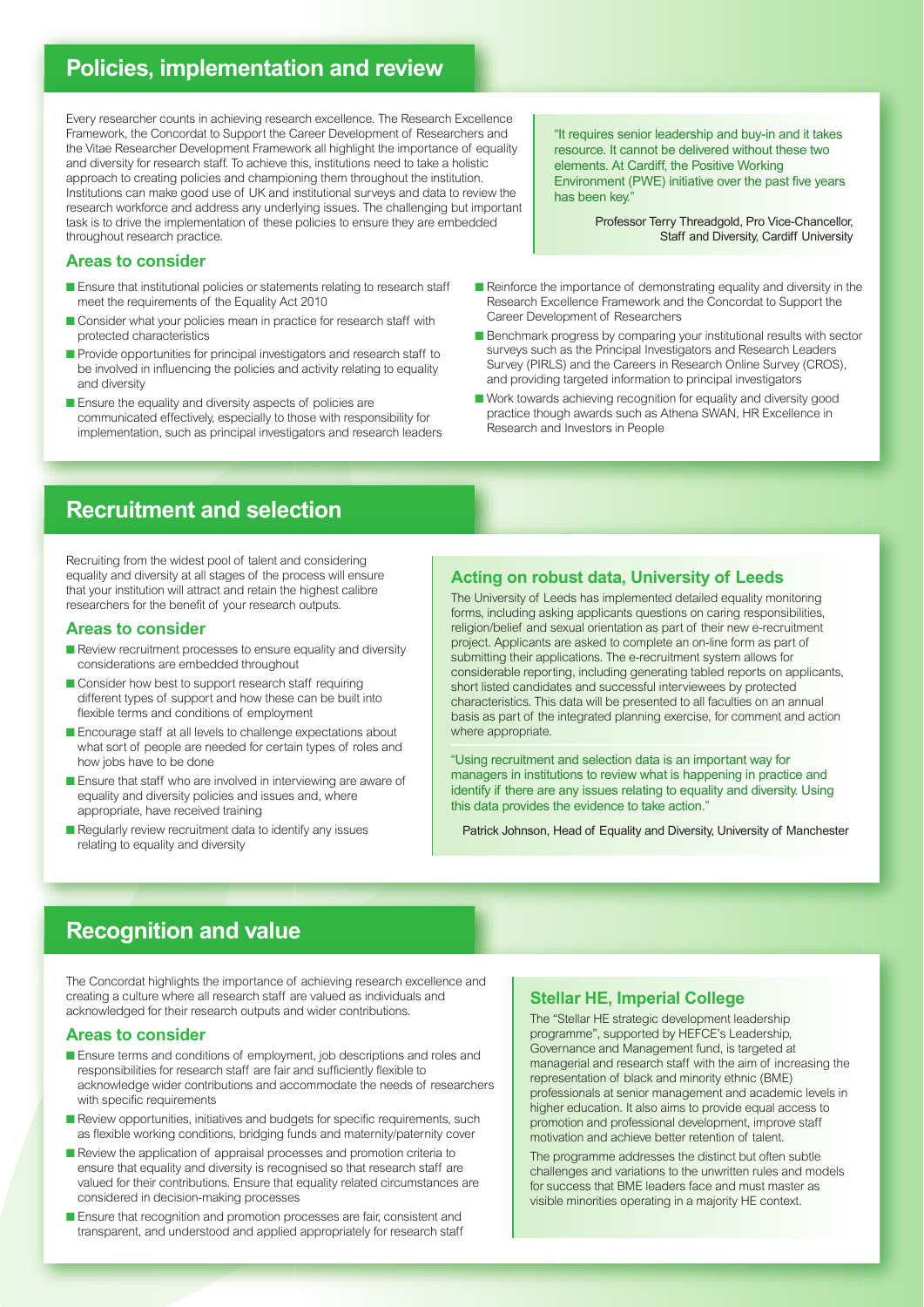### **Support and career development**

Promote a culture where the development of all researchers is recognised as part of research excellence. Policies on equality and diversity provide a reference against which to review researcher development opportunities and participation rates by research staff, to enhance their career development, ensuring that provision is tailored to the needs of your researchers. For example, the responsibility for equality in development could be incorporated into job descriptions, staff appraisal and promotion criteria for principal investigators. Provision must be inclusive to meet the needs of all research staff.

#### **Areas to consider**

- Review whether your career structures and pathways are appropriate for all researchers
- Review your institutional support structures for enhancing the career development of research staff so that these reflect models of good practice in creating an inclusive environment
- Ensure that all relevant parties are aware of the importance of equality and diversity in researcher career development, i.e. human resources specialists, staff developers, careers specialists, principal investigators
- Review the emphasis of equality and diversity in the provision of professional development opportunities for researchers
- Demonstrate institutional good practice in equality and diversity in terms of committee structures, membership and responsibilities
- Ensure that equality and diversity aspects of career development for research staff are part of the remit of appropriate committees

#### **Vitae Researcher Development Framework**

The Vitae Researcher Development Framework articulates the knowledge, behaviours and attributes of successful researchers and encourages them to aspire to excellence. Institutions should use the Researcher Development Statement to review their career development support for researchers, particularly in relation to equality and diversity. Institutions should also encourage all researchers and principal investigators to use the framework to support their career development, and consider their contribution to creating an inclusive environment and equality of opportunity.

The framework highlights the importance of providing institutional and individual leadership in equality and diversity. Senior managers and principal investigators should aspire to 'act as a role model when dealing with diversity and difference, educate, advise and guide less experienced researchers, set an example locally, nationally and internationally and help shape departmental/institutional policy and implementation'.

Vitae Researcher Development Framework **[www.vitae.ac.uk/rdf](http://www.vitae.ac.uk/rdf)** Vitae Researcher Development Statement **[www.vitae.ac.uk/rds](http://www.vitae.ac.uk/rds)**

### **Researchers' responsibilities**

The Concordat makes it clear that researchers share the responsibility for ensuring their development. This responsibility also applies to equality and diversity. Researchers should be encouraged to be proactive in ensuring that provision is accessible to them, raising any equality and diversity issues. In order to fulfil their responsibilities, researchers need to know what the policies are, where to get help and support, and have the opportunity to influence policies and activities relating to equality and diversity, particularly through access to, or representation on, institutional and departmental committees.

#### **Areas to consider**

- Clearly communicate your institution's commitment to equality and diversity to research staff using equality statements, reviews and evidence through the results of CROS and PIRLS
- Provide quidance on how to access equality and diversity expertise and whom researchers can contact
- Ensure research staff are aware of their responsibility to raise issues and that mechanisms are in place for researchers to provide feedback on equality and diversity and opportunities for common groups to meet
- Ensure all eligible researchers are encouraged and empowered to apply for vacancies and opportunities for promotion

#### **Careers in Research Online Survey (CROS)**

The 2011 CROS results revealed that the majority of research staff believe that their institution is committed to equality and diversity (52% agreed and 33% strongly agreed). However, they were less informed about the substance of institutional policies. Respondents were generally aware of the existence of equality and diversity policies and processes, with 49% of respondents stating they had some understanding, while 46% knew they existed but didn't know the detail.

When asked if they felt fairly treated in relation to opportunities to participate in decision-making processes compared to other staff, 51% of respondents agreed or strongly agreed, while 31% disagreed or strongly disagreed. When asked whether all staff are treated fairly with regard to participation in decision-making processes, regardless of ethnic background, gender, religion or belief, sexual orientation, disability or age, 68% agreed or strongly agreed, while 15% disagreed or strongly disagreed. **[www.vitae.ac.uk/cros](http://www.vitae.ac.uk/cros)**

## **Every Researcher Counts**

Vitae was commissioned by HEFCE and supported by the other UK Funding Bodies to lead on a project to raise awareness of equality and diversity for research staff within higher education.

As part of the project, a suite of flexible resources for staff developers and principal investigators has been developed to ensure that, in relation to research staff, equality and diversity issues are understood, visible and prioritised in higher education institutions (HEIs).

The resources include adaptable training sessions and supplementary guides on:

- Team management: Important conversations
- Career conversations
- **■** Using the Vitae Researcher Development Framework
- **■** Flexible working
- Incorporating equality and diversity into existing workshops

The resources provide HEIs with a flexible set of activities and reference materials which can be embedded in existing staff development programmes to support institutional equality and diversity policies.

You can find downloadable versions of all these resources, stakeholder briefings on the Equality Act 2010 and further information about the Every Researcher Counts project on the Vitae website **[www.vitae.ac.uk/everyresearchercounts](http://www.vitae.ac.uk/everyresearchercounts)**